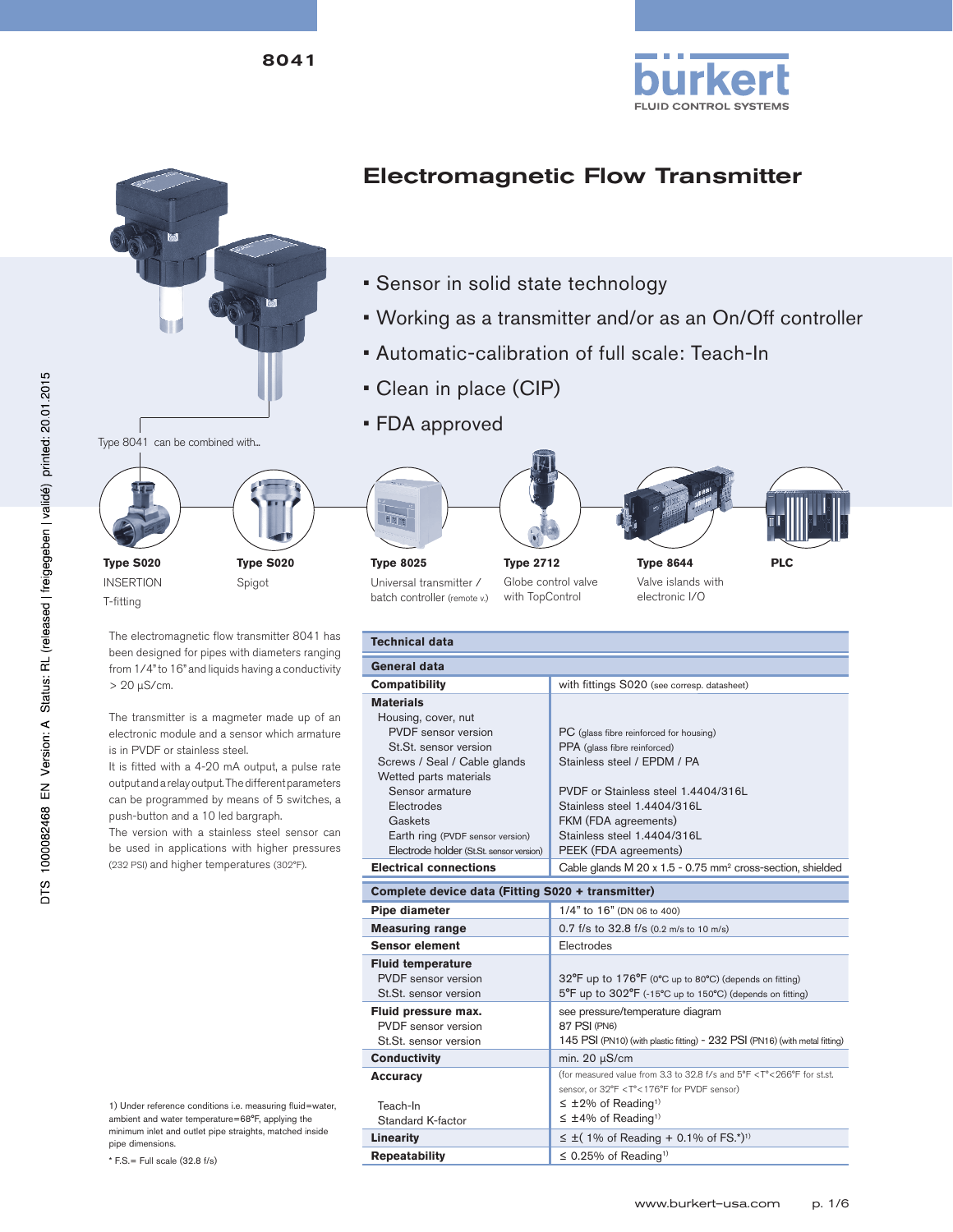| <b>Electrical data</b>                                                                                                                                                                                                                                                                                                                                                                                                                                                                                                           |                                                                                                                                                                                             |  |  |  |  |  |
|----------------------------------------------------------------------------------------------------------------------------------------------------------------------------------------------------------------------------------------------------------------------------------------------------------------------------------------------------------------------------------------------------------------------------------------------------------------------------------------------------------------------------------|---------------------------------------------------------------------------------------------------------------------------------------------------------------------------------------------|--|--|--|--|--|
| <b>Power supply</b>                                                                                                                                                                                                                                                                                                                                                                                                                                                                                                              | 18-36 V DC filtered and regulated (3 wires)                                                                                                                                                 |  |  |  |  |  |
| <b>Reversed polarity of DC</b>                                                                                                                                                                                                                                                                                                                                                                                                                                                                                                   | protected                                                                                                                                                                                   |  |  |  |  |  |
| <b>Current consumption</b>                                                                                                                                                                                                                                                                                                                                                                                                                                                                                                       | $\leq$ 220 mA                                                                                                                                                                               |  |  |  |  |  |
| Output<br>Signal current                                                                                                                                                                                                                                                                                                                                                                                                                                                                                                         | 4-20 mA, 100 ms refresh rate;<br>max. loop impedance: 1100 $\Omega$ at 36 V DC;<br>330 $\Omega$ at 18 V DC.                                                                                 |  |  |  |  |  |
| Frequency<br>Relay                                                                                                                                                                                                                                                                                                                                                                                                                                                                                                               | 0-240 Hz, duty cycle = $50\% \pm 1\%$ ; 100 mA max.,<br>protected against short-circuits and polarity reversals.<br>Normally open or normally closed (depending on wiring),<br>3A. 250 V AC |  |  |  |  |  |
| Alarm                                                                                                                                                                                                                                                                                                                                                                                                                                                                                                                            |                                                                                                                                                                                             |  |  |  |  |  |
| Full scale exceeding                                                                                                                                                                                                                                                                                                                                                                                                                                                                                                             | 22 mA and 256 Hz                                                                                                                                                                            |  |  |  |  |  |
| Fault signalling                                                                                                                                                                                                                                                                                                                                                                                                                                                                                                                 | 22 mA and 0 Hz                                                                                                                                                                              |  |  |  |  |  |
| <b>User parameter</b>                                                                                                                                                                                                                                                                                                                                                                                                                                                                                                            | Saved in EEPROM                                                                                                                                                                             |  |  |  |  |  |
| <b>Environment</b>                                                                                                                                                                                                                                                                                                                                                                                                                                                                                                               |                                                                                                                                                                                             |  |  |  |  |  |
| <b>Ambient temperature</b>                                                                                                                                                                                                                                                                                                                                                                                                                                                                                                       | 14°F up to $140^{\circ}$ F (-10°C up to +60°C) (operating)<br>$-4^{\circ}$ F up to $140^{\circ}$ F (-20 $^{\circ}$ C up to +60 $^{\circ}$ C) (storage)                                      |  |  |  |  |  |
| <b>Relative humidity</b>                                                                                                                                                                                                                                                                                                                                                                                                                                                                                                         | < 80%, non condensated                                                                                                                                                                      |  |  |  |  |  |
| Altitude max. for operating                                                                                                                                                                                                                                                                                                                                                                                                                                                                                                      | 6560 ft.                                                                                                                                                                                    |  |  |  |  |  |
| <b>Standards and approvals</b>                                                                                                                                                                                                                                                                                                                                                                                                                                                                                                   |                                                                                                                                                                                             |  |  |  |  |  |
| <b>Protection class</b>                                                                                                                                                                                                                                                                                                                                                                                                                                                                                                          | <b>IP65</b>                                                                                                                                                                                 |  |  |  |  |  |
| <b>Standard</b><br><b>EMC</b><br>Security<br>Vibration<br>Shock                                                                                                                                                                                                                                                                                                                                                                                                                                                                  | EN 50081-1, EN 61000-6-2<br>EN 61010-1<br>FN 60068-2-6<br>EN 60068-2-27                                                                                                                     |  |  |  |  |  |
| The device also complies with directive N° 97/23/EC about the devices set under pressure,<br>according to the following methods:<br>- Fluids of group 1 according<br>to §1.3b of the directive:<br>$PN \leq 232$ PSI and DN $< 5$ "<br>- Fluids of group 2 according<br>to §1.3b of the directive:<br>$PN \leq 232$ PSI and $DN \leq 8$ "<br>It has been designed and manufactured professionally (Article 3.3).<br>The CE mark is not for pressure.<br>The CE mark complies with directives 89/336/EC (EMC) and 73/23/EC (LVD). |                                                                                                                                                                                             |  |  |  |  |  |

### Pressure / Temperature diagram

Please be aware of the fluid pressure-temperature dependance according to the respective fitting+transmitter material as shown in the diagrams.

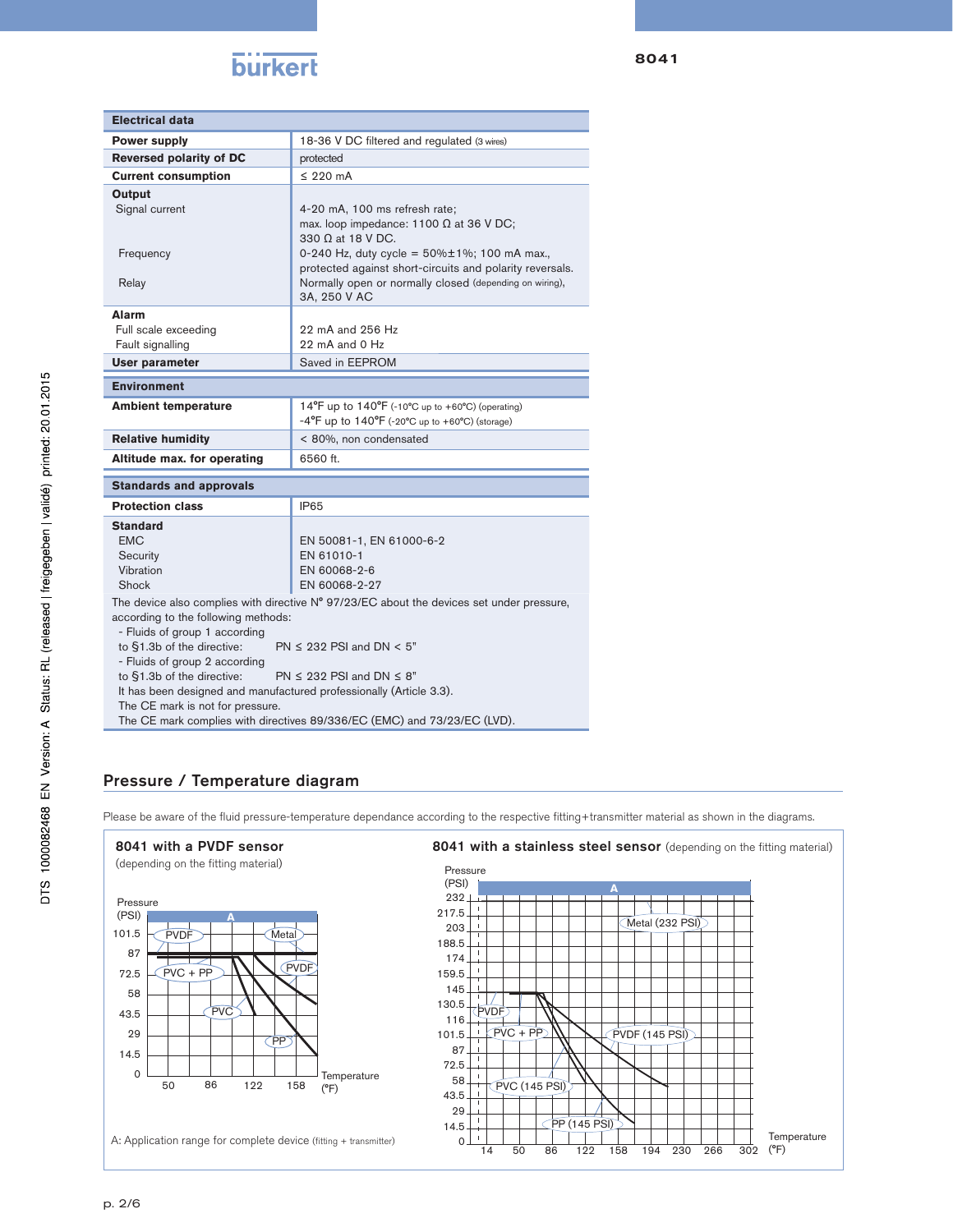

## Main features and programming

### Using as a transmitter

- Programming of the full scale
- selection of a predefined measuring range: 0 to 2, to 5 or to 10 m/s

8041

- selection by Teach-In: with the actual max. flow velocity of the application
- 4-20 mA current output
- 0-240 Hz frequency output
- Relay output: switching mode either window or hysteresis, on low or high switching threshold
- Relay time-out
- Filter
- Alarm:
- for full scale exceeding with 22 mA and 256 Hz
- for fault signalling with 22 mA and 0 Hz

### Using as an ON/OFF control

• Flow detection with switching thresholds, defined as a percentage of max. flow rate.

Teach-In of the full scale with an unknown max. flow rate.

### Possible applications

Flow control of fluids, contaminated or not:

- Waste water treatment
- Flow control of drinking water (FDA approval)
- Laundries: measurement and control of the water consumption
- Swimming pools: pump protection and flow control
- Food-processing industry: monitoring of the cleaning cycles (FDA approval)
- **Irrigation**

### Design



The E-shaped magnetic system inside the sensor induces a magnetic field into the fluid, which is perpendicular to the direction of flow.

Two electrodes are in galvanic contact with the liquid.

Based on the Faraday law a voltage can be measured between these electrodes once a liquid (min. conductivity of 20 µS/cm)

flows along the pipe. This voltage is proportional to the flow velocity. Using the K-factor for the individual pipe diameter the speed of flow is converted into volume per time.

### Display on PCB

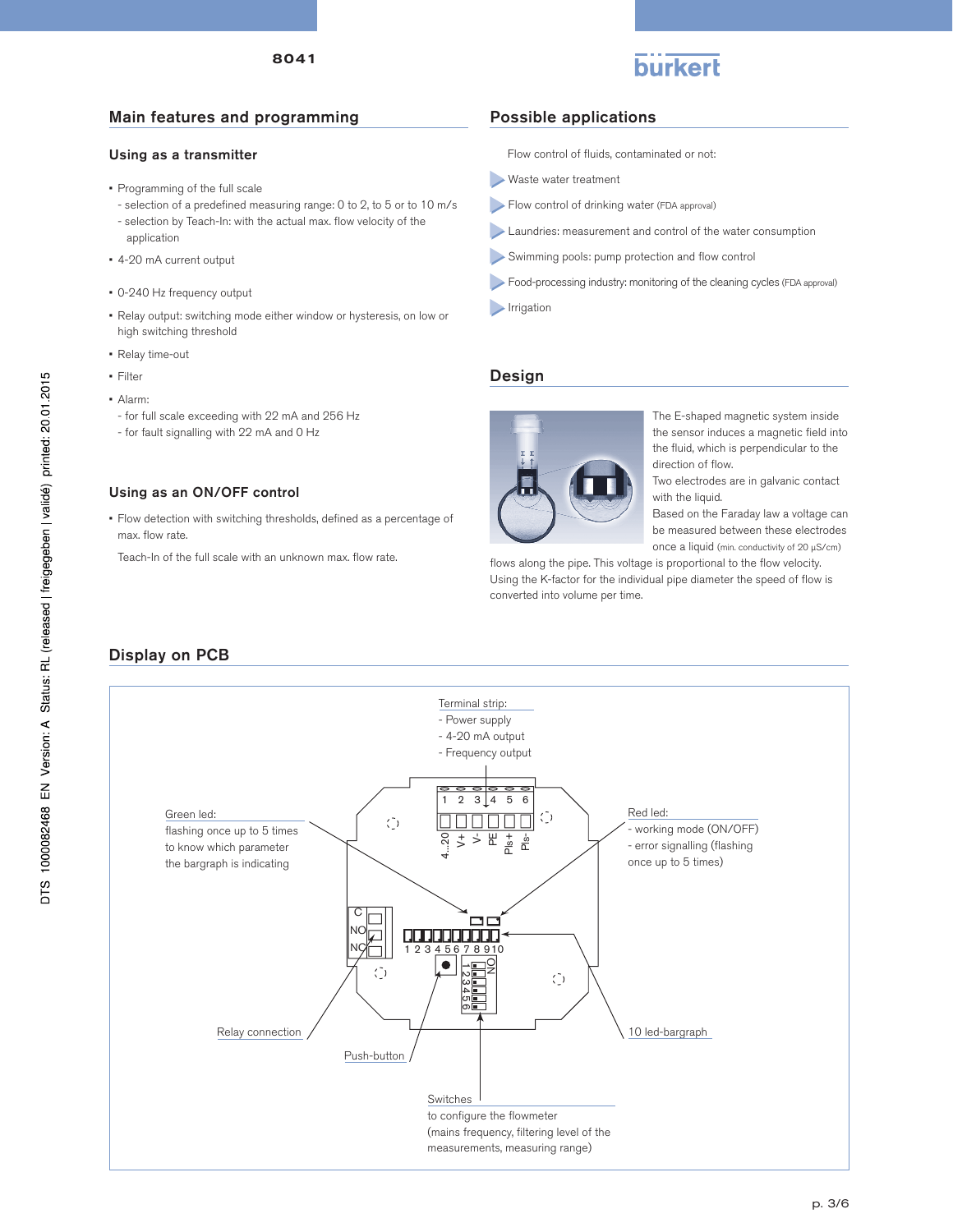# burkert

### Installation

The 8041 transmitter can easily be installed into any Bürkert INSERTION fitting system (S020) by just fixing the main nut. Minimum straight upstream and downstream distances must be observed. According to the pipe's design, necessary distances can be bigger or use a flow conditioner to obtain the best accuracy. For more information, please refer to EN ISO 5167-1. EN ISO 5167-1 prescribes the straight inlet and outlet distances that must be complied with when installing fittings in pipe lines in order to achieve calm flow conditions. The most important layouts that could lead to turbulence in the flow are shown below, together with the associated prescribed minimum inlet and outlet distances. These ensure calm, problem-free measurement conditions at the measurement point.





at a 45° angle to the horizontal centre of the pipe to avoid having deposits on the electrodes and false  $\left\{\begin{array}{c} 4^{36} \\ 8 \end{array}\right\}$  measurements due to air bubbles.

The flow rate transmitter can be installed into either horizontal or vertical pipes. Mount the 8041 transmitter in these correct ways verited pipes. Modifi the SO41 transmited by the obtain an accurate flow measurement.



Pressure and temperature ratings must be respected according to the selected fitting material.

The suitable pipe size is selected using the diagram Flow / Velocity / DN.

The flow transmitter is not designed for gas flow measurement.

## Selection of fitting / pipe size

### Example:

- Specification of nominal flow: 50 gpm
- Ideal flow velocity: 8 f/s
- For these specifications, the diagram indicates a pipe size of 1 1/2" (DN40) [or 2" (DN50) for (\*) mentioned fittings]





**\* For weld ends fittings SMS3008 or BS4825/ASME BPE, or Tri-Clamp® fittings SMS3017/ISO2852 or BS4825/ASME BPE.**

Tri-Clamp® is a registered Trademark of Alfa Laval Inc.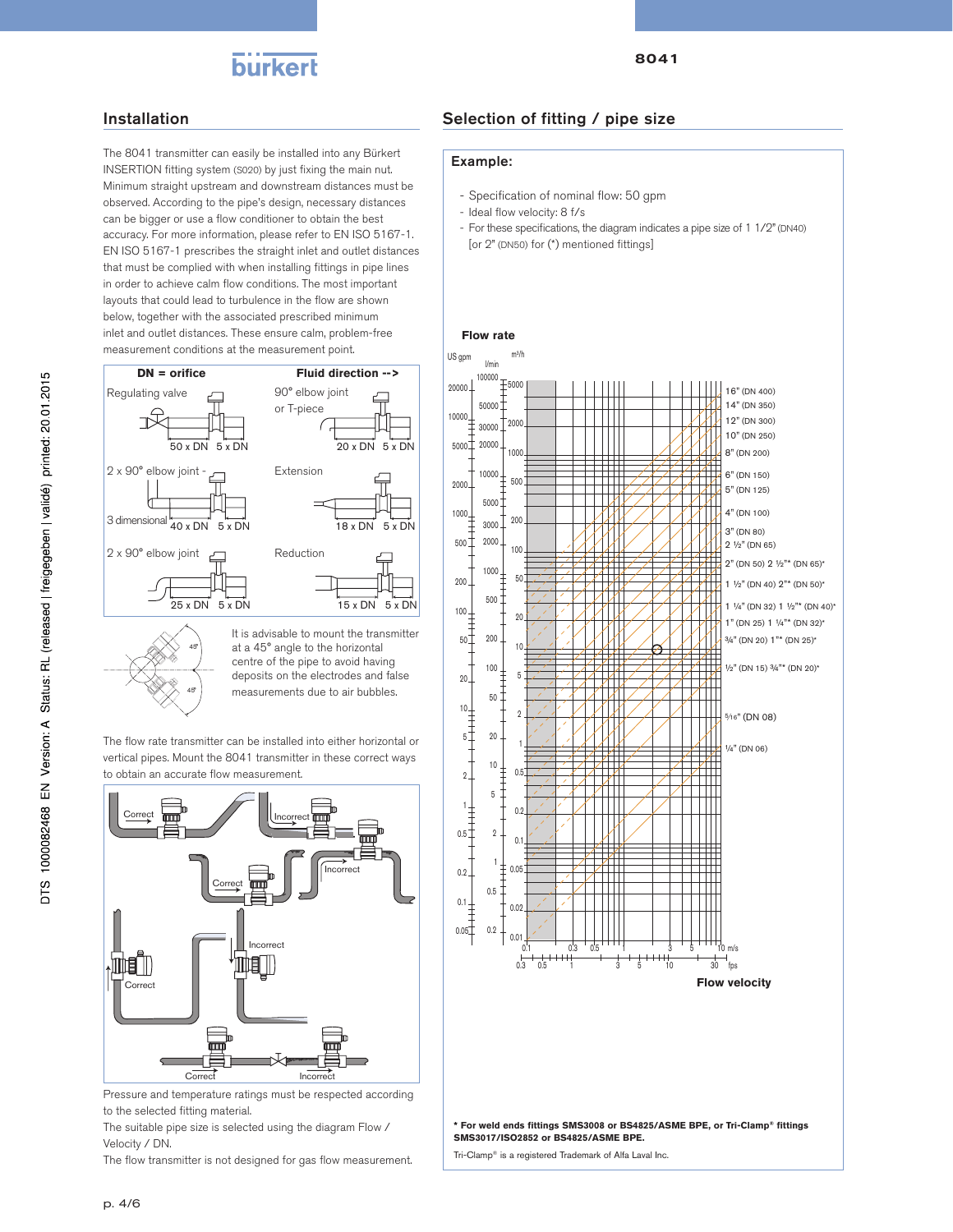

### Dimensions [mm]



# Ordering chart for transmitter Type 8041 - for fitting S020 (see corresp. datasheet)

| <b>Voltage</b><br>supply | ē<br>ā             | Relay                    | ത<br>š<br>Hous<br>mate | ets<br>Gasl            | ۰<br>Sensi<br>versi   | ā<br>Elec<br>conr | <u>o</u><br>Item |
|--------------------------|--------------------|--------------------------|------------------------|------------------------|-----------------------|-------------------|------------------|
| 18-36 V DC               | 4-20 mA, frequency |                          | PC                     | <b>FKM</b>             | short, PVDF           | 2 cable glands    | 558 064          |
|                          |                    |                          |                        |                        | long, PVDF            | 2 cable glands    | 558 065          |
|                          |                    | <b>PPA</b><br><b>FKM</b> |                        | short, stainless steel | 2 cable glands        | 552 779           |                  |
|                          |                    |                          |                        |                        | long, stainless steel | 2 cable glands    | 552 780          |

**Note:** 1 Kit 558 102 and 1 relay connection kit 552 812 are supplied with each transmitter.

# Ordering chart - accessories for transmitter Type 8041 (has to be ordered separately)

| <b>Specifications</b>                                                                                                                                               | Item no. |  |  |  |
|---------------------------------------------------------------------------------------------------------------------------------------------------------------------|----------|--|--|--|
| Set with 2 cable glands M20 x 1.5 + 2 neoprene flat seals for cable gland or plug + 2 screw-plugs M20 x 1.5 +<br>2 multiway seals 2 x 6 mm                          | 449 755  |  |  |  |
| Set with 2 reductions M20 x 1.5 /NPT1/2" + 2 neoprene flat seals for cable gland or plug + 2 screw-plugs M20 x 1.5                                                  |          |  |  |  |
| Set with 1 stopper for unused cable gland M20 x 1.5 +1 multiway seal 2 x 6 mm for cable gland + 1 green FKM gasket for the<br>sensor + 1 mounting instruction sheet |          |  |  |  |
| Ring                                                                                                                                                                | 619 205  |  |  |  |
| PC union nut                                                                                                                                                        | 619 204  |  |  |  |
| PPA union nut                                                                                                                                                       | 440 229  |  |  |  |
| Set with 1 green FKM and 1 black EPDM gasket                                                                                                                        |          |  |  |  |
| Relay connection kit with 1 screw terminal strip $+1$ protection cap $+1$ rilsan $+1$ mounting instruction sheet                                                    |          |  |  |  |
| Calibration certificate                                                                                                                                             | 550 676  |  |  |  |
| FDA - Approval                                                                                                                                                      | 449 788  |  |  |  |